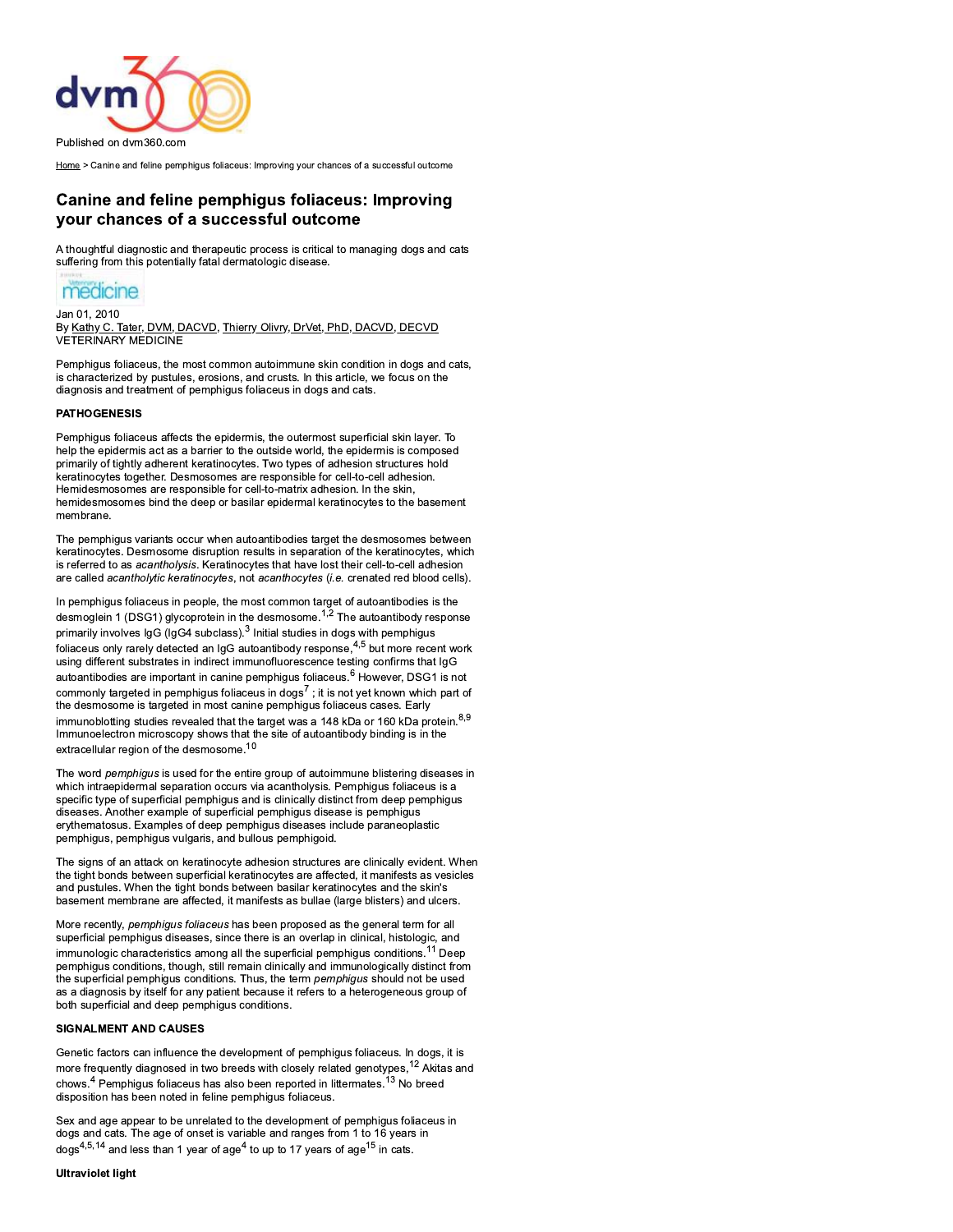Ultraviolet exposure from the sun is a potential environmental trigger for pemphigus foliaceus. The skin lesions in dogs with pemphigus foliaceus can worsen in the summer and improve in the winter.<sup>16,17</sup> Exposing dogs with facial pemphigus foliaceus to ultraviolet B (UVB) results in increased epidermal acantholysis.<sup>18</sup> We think there is a lower prevalence of canine pemphigus foliaceus in cooler U.S. regions compared with warmer U.S. regions with more sun exposure.

# **Drugs**

Drugs can influence the development of pemphigus foliaceus.<sup>19</sup> Some drugs directly induce acantholysis (drug-induced pemphigus foliaceus). Drugs can activate proteolytic enzymes in the skin that then disrupt desmosomes and result in biochemical acantholysis. Drugs can also stimulate the development of autoantibodies against desmosomes, resulting in immunologic acantholysis.<sup>20</sup> Drug-triggered pemphigus foliaceus occurs in patients predisposed to pemphigus foliaceus. The combination of the drug and other patient factors then triggers a flare-up of pemphigus foliaceus.<sup>19</sup>

Human drug-induced pemphigus foliaceus is usually associated with exposure to medications with chemical structures that can contribute to the activation of proteolytic enzymes in the skin. These drugs include thiol compounds containing –SH, or sulfhydryl, groups (e.g. penicillamine), medications that can undergo metabolic changes and form active -SH groups (e.g. peniciliaris, rephalosportins), or medications<br>that contain active amide groups (e.g. enalapril).<sup>20</sup> In dogs and cats, pemphigus<br>foliaceus has been suspected to be associated with cimetidine,  $21$  cephalexin,  $22$  amoxicillin and clavulanic acid,  $23$  ampicillin,  $24$  and trimethoprim-sulfonamide combinations.<sup>25</sup>

Many patients with newly diagnosed pemphigus foliaceus have a history of exposure to multiple medications. If a patient has either drug-induced or drug-triggered pemphigus foliaceus, discontinuing the medication could help manage the pemphigus foliaceus or cause the pemphiqus foliaceus to go into remission. It is difficult, though, to prove an association between any drug and the pemphigus foliaceus. Drug rechallenge would definitively confirm drug-induced pemphigus foliaceus, but since this could harm the patient, we do not recommend drug rechallenge in cutaneous drug reactions. Observing apoptotic keratinocytes histologically cannot be used as a marker for a drug reaction since apoptotic keratinocytes may be seen in dogs with pemphigus foliaceus. $^{26}$ 

If drug-related pemphigus foliaceus is suspected, review the patient's drug history carefully. Cutaneous drug reactions typically develop more than seven days after the first administration of a drug. If the patient has been previously exposed to the drug, reactions are quick and occur within 24 hours of drug re-exposure.<sup>27</sup>

More recently, we are aware of reports that administration of a topical spot-on product containing metaflumizone and amitraz (ProMeris-Fort Dodge Animal Health) has been associated with pemphigus foliaceus in dogs. The mechanism for this reaction is currently unknown but is an area of active research at one of our laboratories (T.O.).

### **Other causes**

A variety of other factors are possible triggers for human pemphigus foliaceus. Fogo selvagem, a form of human pemphigus foliaceus endemic to some rural areas of Brazil, is likely due to a combination of environmental factors and possibly the patient's genetic susceptibility.<sup>28,29</sup> Nutrition (thiol-containing foods such as garlic and onions $30,31$ ) and infection $32$  have also been associated with some cases of human pemphigus foliaceus. It is unknown if any of these factors, especially diet, are triggers in canine and feline pemphigus foliaceus.



1. A pustule just caudal to the planum nasale of a dog; alopecia and erythema are also present in the dorsal nasal region.

Canine pemphigus foliaceus can be associated with a history of chronic skin disease such as allergies, 33 although no studies have definitively proved this link. Canine pemphigus foliaceus has also been reported in patients with other conditions such as hypothyroidism, 34 leishmaniasis, 35 thymoma,  $36$  and systemic lupus erythematosus.  $37$ Pemphigus foliaceus may be present in these patients through coincidence, or pemphigus foliaceus may be occurring in these patients through the induction of desmosome autoantibodies triggered by these systemic conditions.

**CLINICAL SIGNS** 

lesions of pemphigus foliaceus consist of ervthematous macules that then progress rapidly to a pustular stage. Pustules tend to be large, irregular, and coalescing (Figure 1). Multiple hair shafts protruding from pustules are more consistent with pemphigus foliaceus and help differentiate pemphigus foliaceus from the more common cause of pustules, bacterial folliculitis.<sup>38</sup> Because pustules are fragile and easily ruptured, only crusts or the



2. Crusts from ruptured pustules on a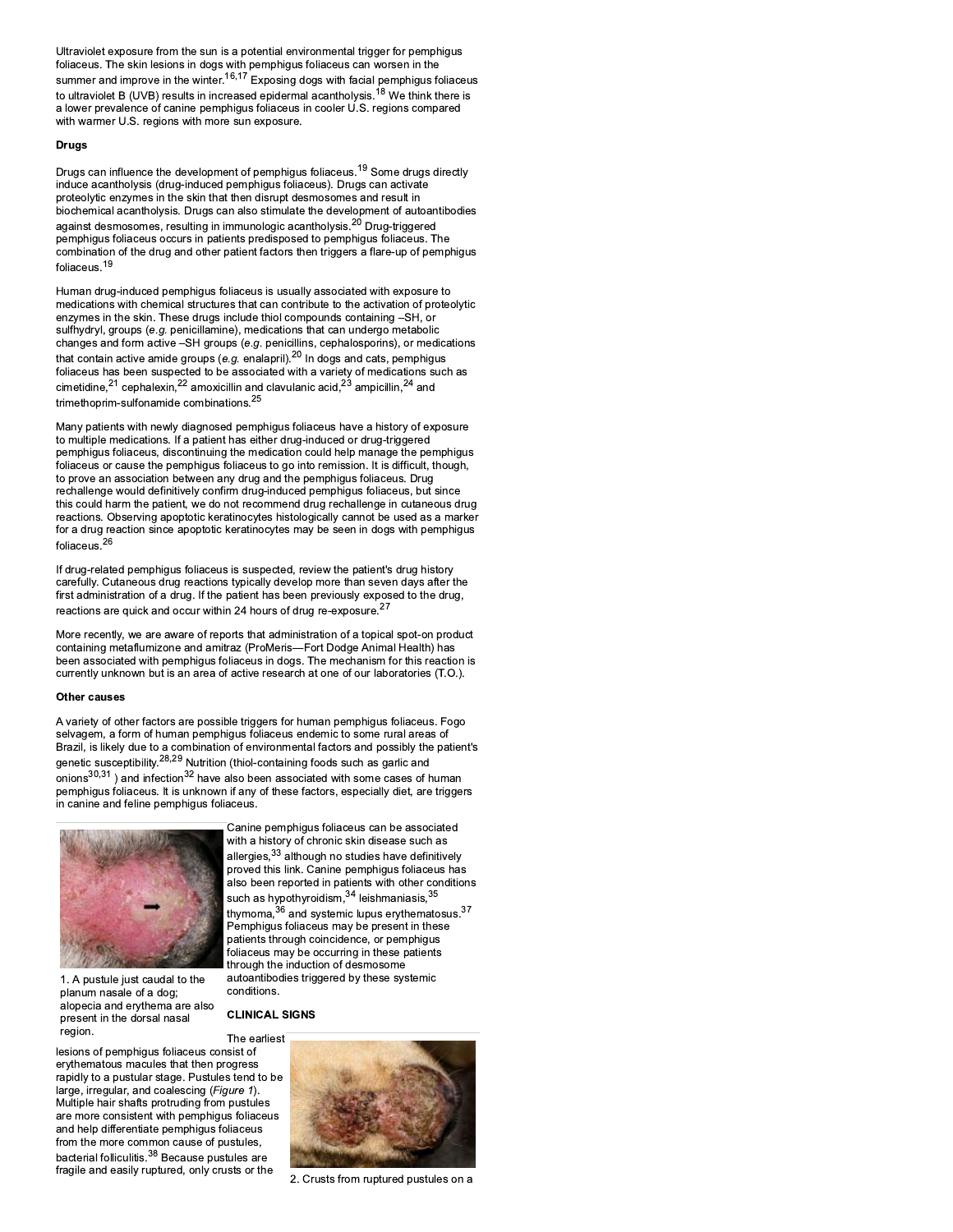dried exudate from ruptured pustules may be noted (Figure 2). For this reason, crusts rather region. than pustules are the most commonly seen lesion in cases of pemphigus foliaceus.<sup>4,5,14</sup>

dog's nasal planum and dorsal nasal



3. Ulceration from a deep pyoderma in a patient with pemphigus foliaceus. Ulcers should not be seen in pemphigus foliaceus patients unless another condition such as a pyoderma is present. Note the symmetrical appearance of the facial lesions.

periocular skin, and ears) and then regionalize or generalize over the course of months. Rarely, some dogs will either start with a generalized distribution or have only a localized form of the disease.

In dog and cats with generalized pemphigus foliaceus lesions, widespread erythema and exfoliation can be noted. Massive exfoliation. especially if extending beyond the borders of the original lesions, is more suggestive of

Lesions on the concave pinnae should increase your clinical suspicion of pemphigus foliaceus since few other pustular conditions affect the concave pinnae (Figure 4). Mucosal lesions are rare in pemphigus foliaceus.

In most dogs, lesions initially appear on the face (the dorsal muzzle planum nasale,



4. Crusts and dried exudate on the concave pinna of a dog with pemphigus foliaceus. (Photo courtesy of Lauren Pinchbeck, DVM, DACVD<sup>1</sup>

Canine pemphigus foliaceus can involve the footpads along with other sites on the body. Rarely, canine pemphigus foliaceus is localized only to the footpads. pustules are only rarely seen on the footpads, probably because the pustules rupture while the

bacterial infections than pemphigus foliaceus. Systemic signs such as fever, lethargy, anorexia, and lymphadenopathy can occur with pemphigus foliaceus.<sup>15,33</sup> Systemic signs seem more common in patients with generalized lesions. Pruritus, especially in patients with generalized disease, is variable in dogs and cats with pemphigus foliaceus.<sup>5,14,15</sup> Careful questioning of a pet owner can reveal whether the skin lesions developed before the pruritus. This timing of lesion development is in contrast to allergies, which usually start with pruritus



patient walks. Clinically, pemphigus foliaceus on the footpads results in lameness and hyperkeratosis (Figure 5).<sup>39,40</sup> Canine pemphigus foliaceus can also rarely occur just around the claws.<sup>41</sup> In most cats, pemphigus

5. Crusts on the footpads of a foliaceus is a mild dog with pemphigus foliaceus. and localized

disease consisting of erosions and yellowish crusts. Pemphigus foliaceus can also spread and become generalized in cats.<sup>15</sup> Feline pemphiqus foliaceus most commonly begins on the head (Figure 6). Lesions can also affect the pinnae. Cats can have marked suppuration and crusts on or around the footpads or ungual folds of the claws (caseous paronychia; Figure 7).<sup>42,43</sup> An

onychodystrophy can also occur with these nailfold lesions.



6. Erosions and crusts on the face and ears of a cat with pemphigus foliaceus.

# **DIFFERENTIAL DIAGNOSES**



7. Pedal pemphigus foliaceus in a cat.

Infectious causes of pustular dermatitis can mimic or complicate pemphigus foliaceus.

Superficial pustular dermatophytosis is a fungal infection involving Trichophyton species. The lesions can look clinically and histopathologically similar to those of pemphigus foliaceus.<sup>44</sup> While pustular dermatophytosis is uncommon, 45 we recommend evaluating each case of suspected pemphigus foliaceus for dermatophytosis because of the negative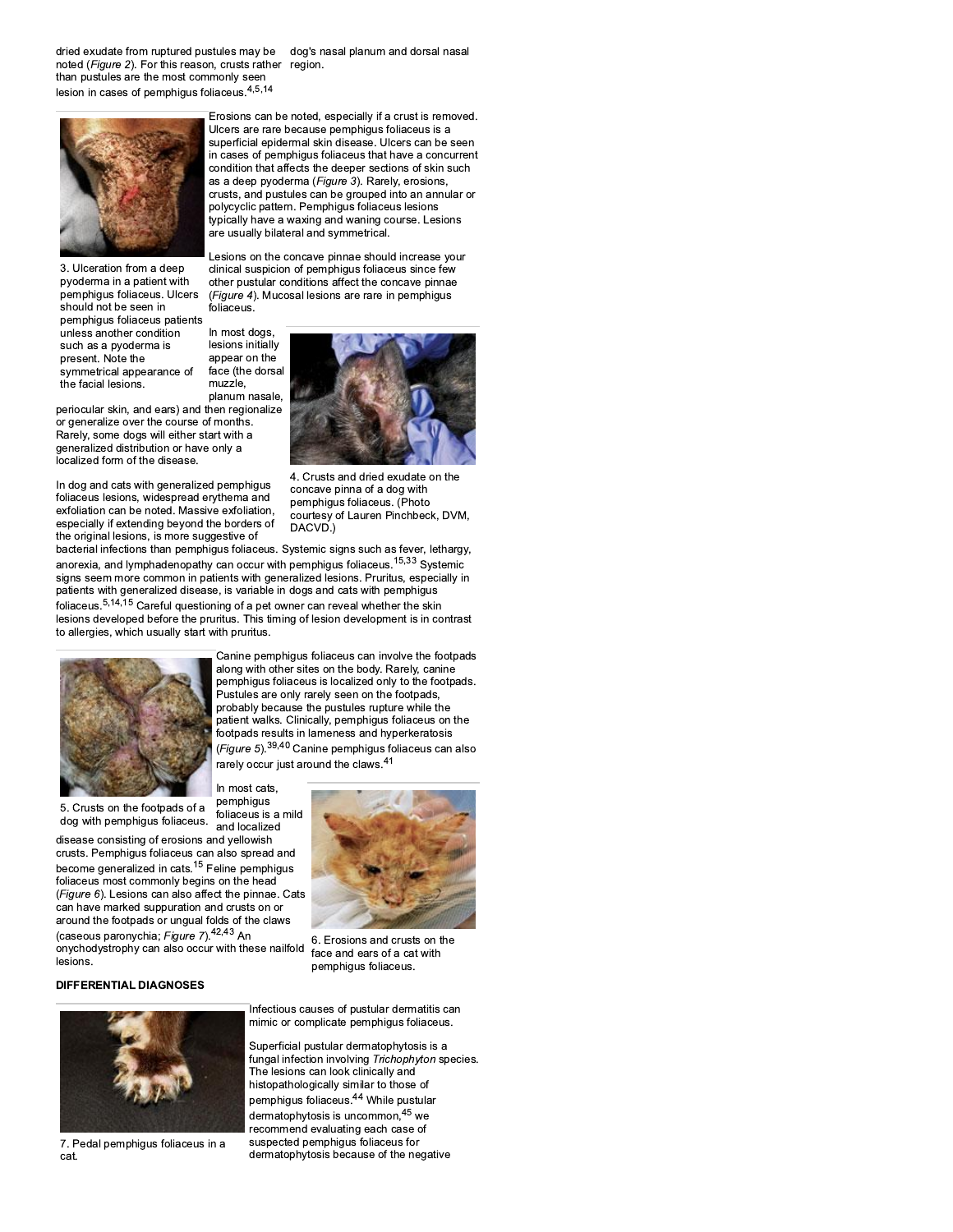consequences of immunosuppressive treatment in patients with a dermatophyte infection

A dermatophyte culture can diagnose superficial pustular dermatophytosis, and cytologic examination of the macroconidia from the growth can identify the fungal species. The Trichophyton species that causes this form of dermatophytosis can be present both in the epidermis and in the hair follicle. Scale or crust along with hair should be sampled for the dermatophyte culture. A periodic acid-Schiff (PAS) stain is required to differentiate superficial pustular dermatophytosis from pemphiqus foliaceus histologically.

Bacterial skin infections are another differential diagnosis for pemphigus foliaceus. Some staphylococci produce an exfoliative toxin that targets desmosomes, resulting in clinical signs similar to those of pemphigus foliaceus.<sup>46</sup> In these cases, large epidermal collarettes, often extending centrifugally, are present. Exfoliation tends to be more severe in bacterial skin infections than in pemphigus foliaceus. Patients with bacterial skin infections will also demonstrate bacteria cytologically. Cytologic examination often shows degenerative neutrophils with the bacteria. Culture of the exudate from within a pustule can identify the bacterial species.

# **DIAGNOSIS**

Pemphigus foliaceus is diagnosed by evaluating the clinical history, physical examination findings, and results of diagnostic tests such as cytologic and histologic examinations (Table 1). Because of the potential for severe side effects, pemphigus foliaceus should be definitively diagnosed before systemic immunosuppressive therapy is started.

### Cytology



8. Cytologic examination of an intact pustule from a dog with pemphigus foliaceus showing rafts of acantholytic keratinocytes (arrows) and many nondegenerate neutrophils (Diff-Quik-Dade-Behring; 1000X).

examination of an intact preparation) can be a useful

Cytologic

Table 1: Diagnostic Criteria pustule (Tzanck for Canine and Feline Pemphigus Foliaceus\*

.<br>agnostic Criteria for Canine<br>d Felme Pemphigus Foliac

**VELENNAIO** 

in-clinic diagnostic test for tentatively diagnosing pemphigus foliaceus pending biopsy and histologic examination results. Cytologic examination of an intact pustule in pemphigus foliaceus shows nondegenerate neutrophils with acantholytic keratinocytes (Figure 8). The cytologic absence of bacteria makes bacterial skin infection a less likely cause of the clinical signs. Since some cases of superficial pustular drug reactions and dermatophytosis can have similar cytologic findings to those of pemphigus foliaceus, biopsy and histologic examination are still

recommended before treatment of pemphigus foliaceus.

#### **Blood tests**

No hematologic changes are specific to pemphigus foliaceus. Dogs can have a mild to moderate leukocytosis with neutrophilia and a mild to moderate nonregenerative, normocytic, and normochromic anemia (anemia of chronic disease).<sup>5</sup> Cats can have similar changes in addition to basophilia, eosinophilia, lymphopenia, and monocytosis.<sup>15</sup> In cats, no association exists between feline leukemia virus or feline immunodeficiency virus and pemphiqus foliaceus. While a complete blood count and serum chemistry profile cannot diagnose pemphigus foliaceus, they can help diagnose any concurrent systemic diseases that could be exacerbated by immunosuppressive therapy for pemphigus foliaceus. Blood work is also recommended to establish baseline values before starting immunosuppressive treatment. An antinuclear antibody test is not necessary in cases of suspected pemphigus foliaceus.

### Histology

Biopsies should ideally be performed on pustules. Micropustules can be present under crusts and, thus, visible on histologic examination. For this reason, if an intact pustule cannot be found, biopsy of a crust is another option. To avoid disrupting pustules or crusts, do not scrub the biopsy site. Instead, gently clip the biopsy site while avoiding the removal of surface crusts. The biopsy site can then be gently blotted with alcohol.

Biopsy results are more likely to be diagnostic if glucocorticoids, both topical and systemic, are discontinued before biopsy.<sup>15</sup> We recommend discontinuing glucocorticoids for at least one week before biopsy. Submit samples to a dermatopathologist along with a complete history and description of the clinical lesions. The distribution of the lesions is also important. A listing of dermatopathologists can be found online on the Veterinary Information Network

(http://www.vin.com|~http://www.vin.com );<br>search for "dermatopathologist registry") or by contacting your local dermatologist. Allow the



9. Histologic examination of pustule obtained by skin biopsy from a cat with pemphigus foliaceus reveals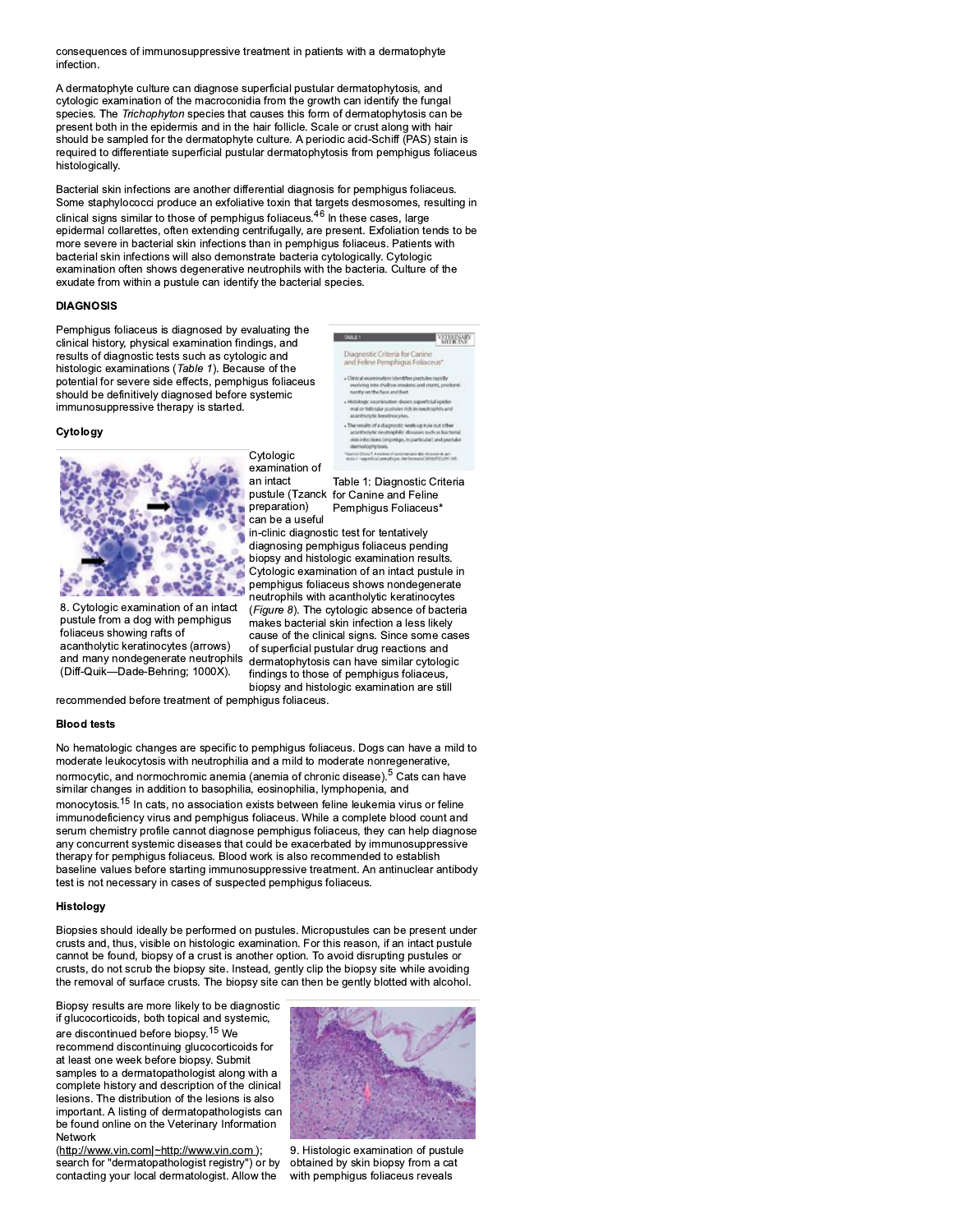dermatopathologist to perform PAS stains so that the biopsy can be evaluated for pustular dermatophytosis.

subcorneal acantholytic keratinocytes and neutrophils (hematoxylin-eosin;  $20X$ ).

Histologic examination demonstrates predominantly superficial, eosinophilic, or neutrophilic pustules with acantholytic keratinocytes (Figure 9). Rarely, early cases of pemphigus foliaceus can show eosinophilic pustules with spongiosis (intercellular edema) in the epidermis or around hair follicles but no acantholysis.<sup>4</sup>

When bacterial skin infections (impetigo and exfoliative pyoderma) are present with pemphigus foliaceus, it can be difficult to determine which histologic changes are due to the pemphigus foliaceus and which changes are due to bacteria. In general, pemphigus foliaceus is more commonly associated with a greater density of acantholytic cells and large pustules that span across multiple hair follicles compared with bacterial skin infections.<sup>38</sup> Treat any concurrent bacterial infections with antimicrobials before biopsy to increase the chances of a clear diagnosis from histologic examination. If you receive a skin biopsy report that lists both bacterial skin infection and pemphigus foliaceus as possible diagnoses, a practical next step is to treat the possible bacterial skin infection with antimicrobial therapy. Bacterial culture of the skin may be necessary to select an appropriate antibiotic. Full resolution of lesions with only antimicrobial therapy is consistent with a bacterial skin infection rather than pemphigus foliaceus.

Systemic immunosuppression is not recommended without a firm diagnosis of pemphigus foliaceus. If a patient is suspected of having pemphigus foliaceus but diagnostic test results are inconclusive, additional biopsy of other lesions or, preferably, referral to a dermatologist is recommended.

# Immunopathology

Immunofluorescence testing is used primarily for research purposes to characterize the immunologic response in pemphigus foliaceus. The identification of intercellular epidermal IgG via direct immunofluorescence is not specific to pemphigus foliaceus in  $\log s^{4,14}$  Indirect immunofluorescence identifies circulating autoantibodies but is highly dependent on the substrate. Immunofluorescence is not necessary to clinically diagnose and manage patients with pemphigus foliaceus.

### INITIAL TREATMENT CONSIDERATIONS

Pemphigus foliaceus is often a chronic skin condition with a waxing and waning course. Clients should be aware of the possibility of disease recurrence after remission. Because of the potential side effects of medications, doses should be tapered in response to clinical signs.

It is important to educate clients about medication side effects so that they understand why medication doses need to be tapered. Remind clients that pemphigus foliaceus flares may occur after decreasing the medication dose. Without client education, it is easy for owners to become frustrated and perceive that the medications are not helping. The long-term costs of recheck examinations and tests to monitor pemphigus foliaceus patients receiving therapy can also be high. A client handout can help educate owners about pemphigus foliaceus (to download a handout, go to http://www.dvm360.com/pemphigus|~http://www.dvm360.com/pemphigus ).

Once clients have been fully informed of the prognosis and medication side effects of treatment, initiate pemphigus foliaceus treatment. No set protocol exists for treating canine and feline pemphigus foliaceus. Instead, medications and their doses need to be selected for each individual patient based on the severity of clinical signs and the medications' efficacy and side effects.

Canine cases of pemphigus foliaceus with localized skin lesions may be managed with topical glucocorticoids. In mild cases, topical glucocorticoids can be used alone. In more severe cases, topical glucocorticoids can be used to minimize the dose of systemic immunosuppressive therapy. Topical glucocorticoids are less commonly used in cats because it can be more difficult to apply topical medications to cats. In most dogs and cats, systemic immunosuppression remains the initial treatment of choice for pemphigus foliaceus. Concurrent systemic antibiotic therapy should be considered if there is a bacterial skin infection.

### **MEDICATIONS USED FOR PEMPHIGUS FOLIACEUS**

#### Glucocorticoids

Topical glucocorticoids can be used as monotherapy for mild cases of pemphigus foliaceus, especially in dogs with localized facial lesions. They can also be used in combination with other systemic medications in more refractory cases. A variety of glucocorticoids more potent than hydrocortisone have been used topically for pemphigus foliaceus such as betamethasone or triamcinolone, both of which are available in a variety of concentrations. Since glucocorticoids can cause skin atrophy, protect the area of glucocorticoid application from trauma. Mild skin atrophy can be managed by switching to a lower-potency topical glucocorticoid. More severe skin atrophy should be managed by stopping all topical glucocorticoids.

Systemic immunosuppression with glucocorticoids provides the most rapid clinical response in dogs and cats with pemphigus foliaceus. Prednisone is initially started at 2 mg/kg/day orally in dogs, and prednisolone is initially started at 2 to 4 mg/kg/day orally in cats. The dose of prednisone or prednisolone may then be increased if no improvement in clinical signs is evident within one or two weeks. Cats may respond better to glucocorticoids other than prednisone because of the lower bioavailability of prednisone compared with other glucocorticoids in cats.<sup>48</sup> If glucocorticoids of different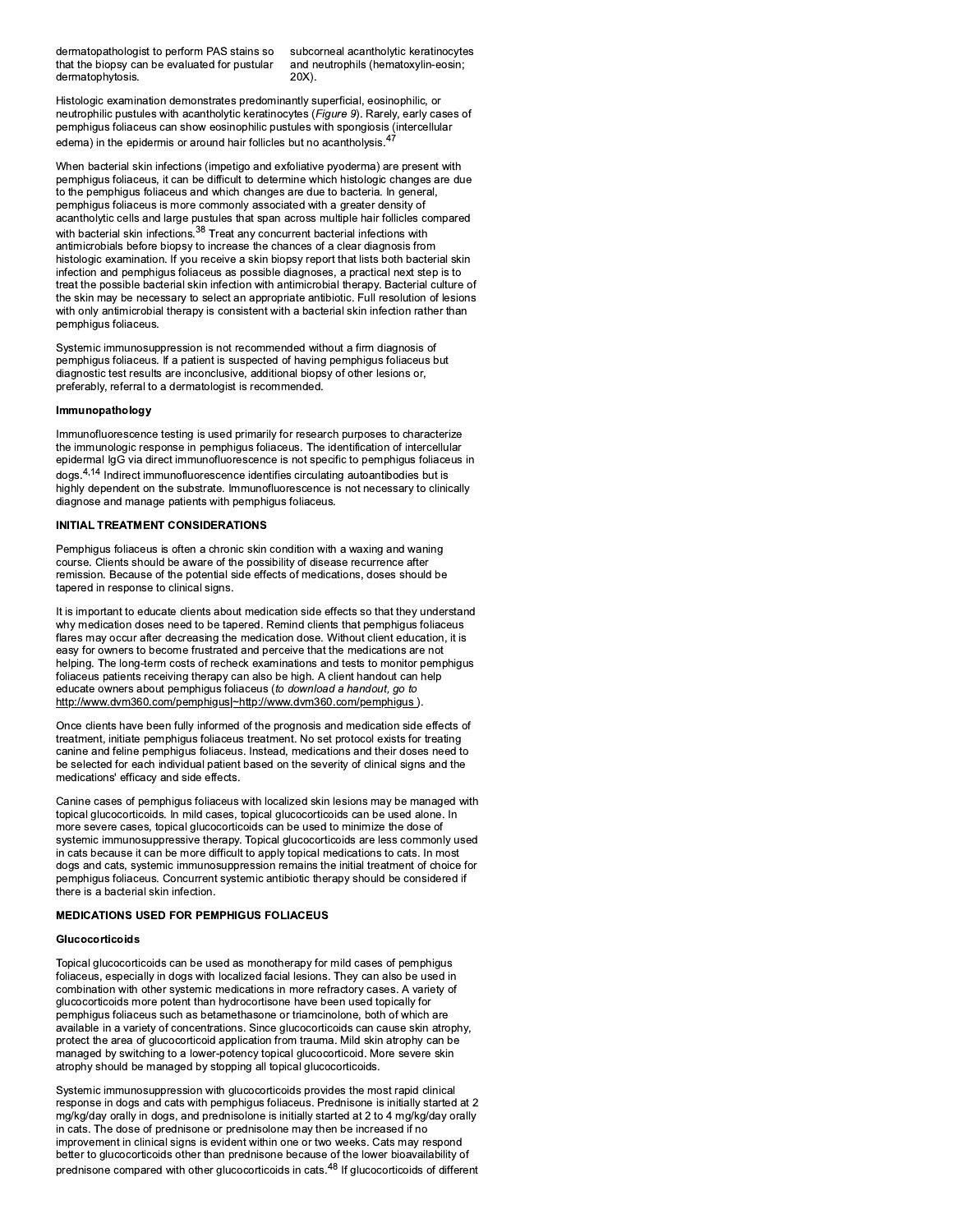potencies are used, equivalent doses should be calculated. In cats, triamcinolone can be initially dosed at 2 to 4 mg/kg/day orally, and dexamethasone can be initially dosed at 0.3 to 0.6 mg/kg/day orally. The glucocorticoid dose should be selected based on the clinical signs. Dogs and cats with mild pemphigus foliaceus lesions may respond to lower doses of glucocorticoids.

Long-acting injectable glucocorticoids such as methylprednisolone acetate (Depo Medrol-Pfizer Animal Health) are not recommended for treating pemphigus foliaceus; the dose of any immunosuppressive medication should ideally be adjusted in response to the patient's clinical signs.

Dermatologists occasionally use high-dose pulse oral and intravenous glucocorticoid administration to treat pemphigus foliaceus in dogs. These high dosages (oral prednisone at 10 mg/kg/day<sup>49</sup> or intravenous methylprednisolone succinate at 11 mg/kg/day<sup>50</sup>) are typically given for three days followed by a much lower dose of oral prednisone (0.5 to 2 mg/kg/day). High-dose glucocorticoid administration is used primarily in severe pemphigus foliaceus cases in which quick remission of signs is required. Relapse is still possible once the glucocorticoid dose is decreased. At this time, high-dose pulse glucocorticoid therapy should be considered experimental; further studies are needed to demonstrate its benefit.

Initial side effects of glucocorticoids include polyuria, polydipsia, and polyphagia. With longer-term use, a myriad of other side effects can develop such as gastric ulceration, hepatopathy (dogs), diabetes mellitus, calcinosis cutis, skin atrophy, and secondary infections. In a retrospective study, the use of gastroprotectants such as sucralfate or histamine receptor blockers (famotidine) had no effect on survival time in dogs with pemphigus foliaceus receiving glucocorticoids.<sup>51</sup>

In many dogs, glucocorticoids alone are insufficient to manage pemphigus foliaceus signs. In past studies, glucocorticoid monotherapy resulted in acceptable management of pemphigus foliaceus signs in only 35% to 39% of dogs.<sup>5,52</sup> Glucocorticoid monotherapy is more effective in cats. Complete remission with only glucocorticoids occurs in 62% to 100% of cats with pemphigus foliaceus receiving prednisone and triamcinolone, respectively.<sup>15</sup>



Any oral glucocorticoid should be tapered gradually once clinical remission of the pemphigus foliaceus is achieved (no new pustules or erosions). The exact glucocorticoid tapering protocol will vary in each patient, but, in general, glucocorticoids can be tapered by about 25% each time the dose is adjusted. Recheck the patient after each change in the oral glucocorticoid dose. If the pemphigus foliaceus recurs when the glucocorticoid is tapered, another immunosuppressive medication should be added. Likewise, when glucocorticoids alone cannot induce remission of pemphigus foliaceus, other immunosuppressive medications are then used as adjunctive therapy so that the glucocorticoid dose may initially be decreased and glucocorticoid administration can eventually be discontinued (Tables 2 & 3).

Table 2: Systemic **Medications Used** with Glucocorticoids in Dogs with Pemphigus Foliaceus

# Azathioprine

Azathioprine is a purine analogue that interferes with cellular nucleic acid synthesis. Thus, its greatest cytotoxic

effect is on proliferating cells such as lymphocytes. Azathioprine is more effective at suppressing humoral immunity than cell-mediated immunity.

Azathioprine is the medication most commonly used to manage canine pemphigus foliaceus when lesions do not respond to glucocorticoid monotherapy. In these cases, lesions worsen or stay the same with glucocorticoids or signs relapse with lower dosages of glucocorticoids. Adding azathioprine in a dog with pemphigus foliaceus can then reduce the need for systemic glucocorticoids and potentially enable discontinuation of the glucocorticoid.



Table 3: Systemic Medications Used with Glucocorticoids in Cats with Pemphigus Foliaceus

Azathioprine is commonly started at 2 to 2.5 mg/kg/day orally in dogs with pemphigus foliaceus. If azathioprine is being used with glucocorticoids to manage pemphigus foliaceus signs, do not reduce the dose or frequency of glucocorticoids immediately after starting azathioprine since azathioprine can take weeks to have an effect.

Side effects of azathioprine include bone marrow suppression resulting in leukopenia, anemia, and thrombocytopenia. Vomiting, diarrhea, hepatotoxicosis, and acute pancreatitis can also occur. In our experience, hepatotoxicosis is the most common side effect. Complete blood counts and serum chemistry profiles must be performed regularly while a patient is receiving azathioprine, usually every two to three weeks during initial therapy. When azathioprine and glucocorticoids are used together, it can be difficult to monitor for azathioprine-induced hepatotoxicosis because of the usual elevation of serum liver enzyme activities caused by glucocorticoid administration.

Azathioprine is metabolized by an enzyme called thiopurine methyltransferase (TPMT). Low TPMT concentrations increase the risk of myelosuppression. Variations in TPMT concentrations have been noted in dogs.<sup>53</sup> Cats have lower TPMT concentrations than dogs do,<sup>54</sup> and azathioprine is usually avoided in cats because of<br>the high likelihood of severe myelosuppression.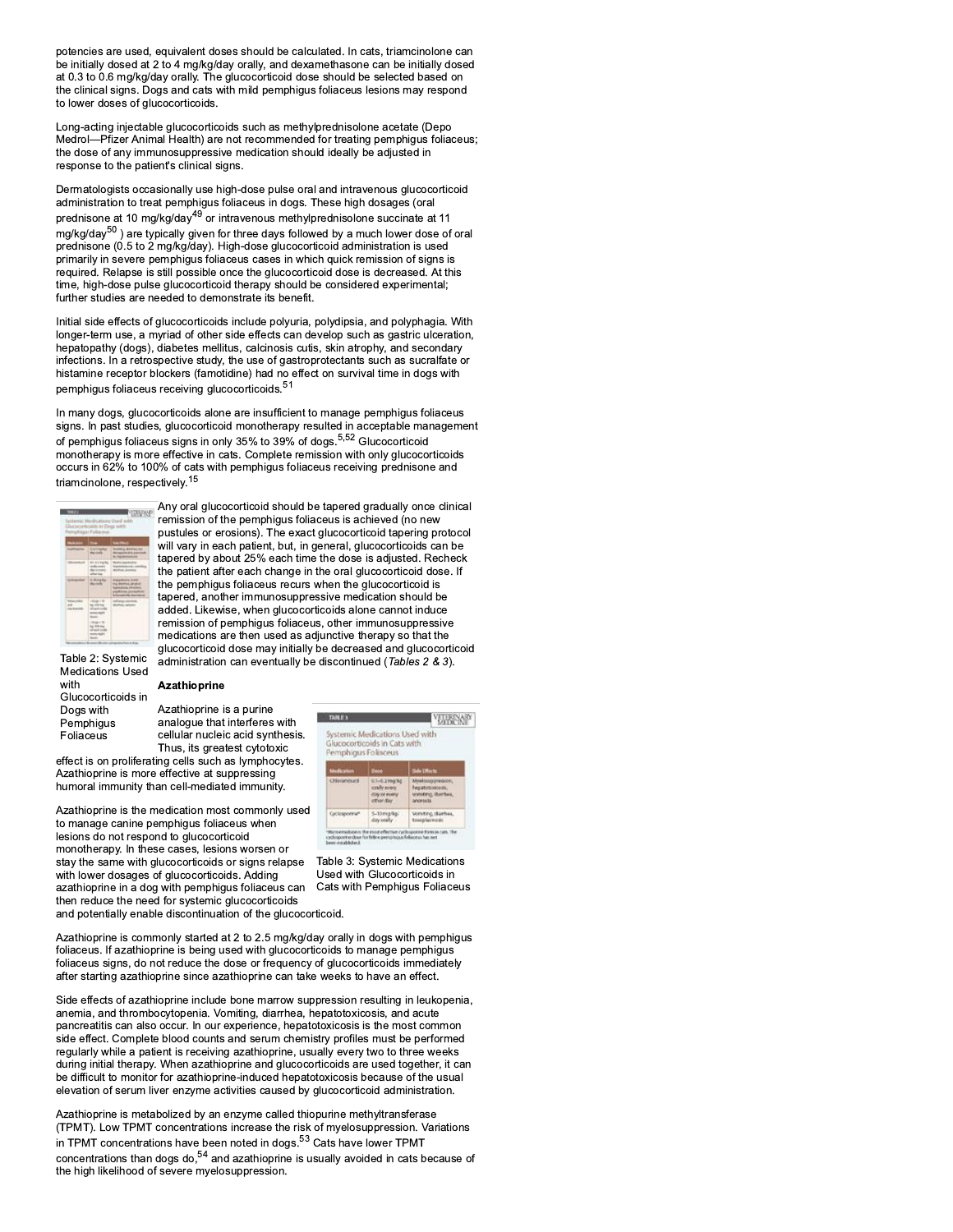### Chlorambucil

Chlorambucil is an alkylating agent that causes cross-linking of cellular DNA. Doses range from 0.1 to 0.2 mg/kg orally every 24 to 48 hours. Side effects include vomiting, diarrhea, anorexia, and myelosuppression.<sup>52</sup> Chlorambucil is especially used in cats with pemphigus foliaceus that fail to respond to glucocorticoids since azathioprine is not a treatment option for cats. Complete blood counts and serum chemistry profiles must be performed regularly while a patient is receiving chlorambucil, usually every two to three weeks during initial therapy.

### Cyclosporine

Cyclosporine is a calcineurin inhibitor that blocks the transcription of cytokine genes in activated T cells.<sup>55</sup> Cyclosporine is an approved treatment for canine atopic dermatitis (Atopica-Novartis Animal Health) and is used extralabel for a variety of other immune-mediated conditions in dogs and cats.<sup>56</sup> Cyclosporine's side effects in dogs and cats include inappetence, vomiting, diarrhea, gingival hyperplasia, hirsutism, papillomas, psoriasiform lichenoid-like dermatosis, and disseminated toxoplasmosis.<sup>57,58</sup> The microemulsion form of cyclosporine (Atopica: Neoral— Novartis) is more readily absorbed in dogs and cats and should be used instead of other forms of cyclosporine such as Sandimmune (Novartis). Complete blood counts and serum chemistry profiles must be performed regularly while a patient is receiving cyclosporine therapy. In cats receiving cyclosporine, elevated liver enzyme activities can be a sign of toxoplasmosis.<sup>59</sup>

In a small pilot study, cyclosporine monotherapy at 5 to 10 mg/kg/day was ineffective in managing pemphigus foliaceus signs in four out of five dogs.<sup>60</sup> Since the publication of that initial study, there have been anecdotal reports of using cyclosporine at 10 mg/kg/day or greater to manage pemphigus foliaceus in dogs, especially those with milder presentations.

Cyclosporine is more effective for pemphigus foliaceus when used in combination with other therapies. In three dogs with pemphigus foliaceus already receiving azathioprine and glucocorticoids, oral cyclosporine at 7.5 to 10 mg/kg/day was used with oral ketoconazole at 2.5 to 5 mg/kg/day to successfully induce remission.<sup>61</sup> The ketoconazole was used to increase cyclosporine concentrations. All dogs were then able to have glucocorticoids discontinued within three to 12 weeks of adding the cyclosporine and ketoconazole. Signs did not worsen when the glucocorticoids were discontinued. Cyclosporine was used successfully with prednisone to induce remission of pemphigus foliaceus signs in another study involving five dogs.<sup>62</sup> Initial doses ranged from 1 to 2.6 mg/kg/day and 5 to 18 mg/kg/day for the prednisone and cyclosporine, respectively. While the initial cyclosporine dose was maintained in each patient, the prednisone dose was then tapered to 0.5 mg/kg every other day with no relapse of signs. The cyclosporine was continued and eventually tapered to 3 to 4 mg/kg every other day. No studies exist on using cyclosporine to manage feline pemphigus foliaceus, but we have used cyclosporine to manage some patients.

In our experience, cyclosporine can take weeks to have a clinical effect on pemphigus foliaceus lesions. This delayed effect may be because of cyclosporine's action on T lymphocytes, the cells that drive the autoimmune reaction, without direct effect on autoantibodies that cause the skin lesions. Thus, if cyclosporine is used with glucocorticoids to manage pemphigus foliaceus signs, do not reduce the dose or frequency of glucocorticoids immediately after starting cyclosporine.

### **Tacrolimus**

Tacrolimus, another calcineurin inhibitor, has been used topically for conditions such as localized atopy in dogs<sup>63</sup> and people. In dogs with a form of superficial pemphigus (pemphigus erythematosus), applying tacrolimus 0.1% as a thin film on facial lesions twice a day helped manage clinical signs.  $64$  In that study, tacrolimus was used as the sole therapy in one dog with superficial pemphigus, while the other dog was also managed with systemic immunosuppressive medications. Of note is that pemphigus erythematosus is suspected to be a crossover between discoid lupus and pemphigus foliaceus. It is possible that the nasal lesions of pemphigus erythematosus that responded to tacrolimus were the lupus-like lesions. In our opinion, in general, pemphigus foliaceus does not appear to respond to tacrolimus ointment.

Tacrolimus can cause a pruritic or burning sensation during the initial few days of application in people, and signs of pruritus and irritation have been observed in dogs with initial use.<sup>63</sup> These signs typically resolve despite continuation of therapy. In 2005, the tacrolimus label was changed to include a warning that some people have developed cancer while receiving this medication. Clients should wear gloves when applying this medication.

# Niacinamide with tetracycline or doxycycline

Tetracycline is an antibiotic that also modulates the immune system by suppressing neutrophil chemotaxis and lymphocyte activation.<sup>65</sup> Tetracycline is used in combination with niacinamide for a variety of immune-mediated dermatologic conditions.

For dogs < 10 kg, 250 mg each of tetracycline and niacinamide are given orally every eight hours. For dogs > 10 kg, the dose is 500 mg of each every eight hours. Tetracycline and niacinamide are typically not used in cats because it is difficult to administer these larger-sized oral medications to most cats. Doxycycline has the advantage of needing less frequent dosing than tetracycline. It has been substituted for tetracycline and used at a dose of 5 to 10 mg/kg orally in dogs every 12 to 24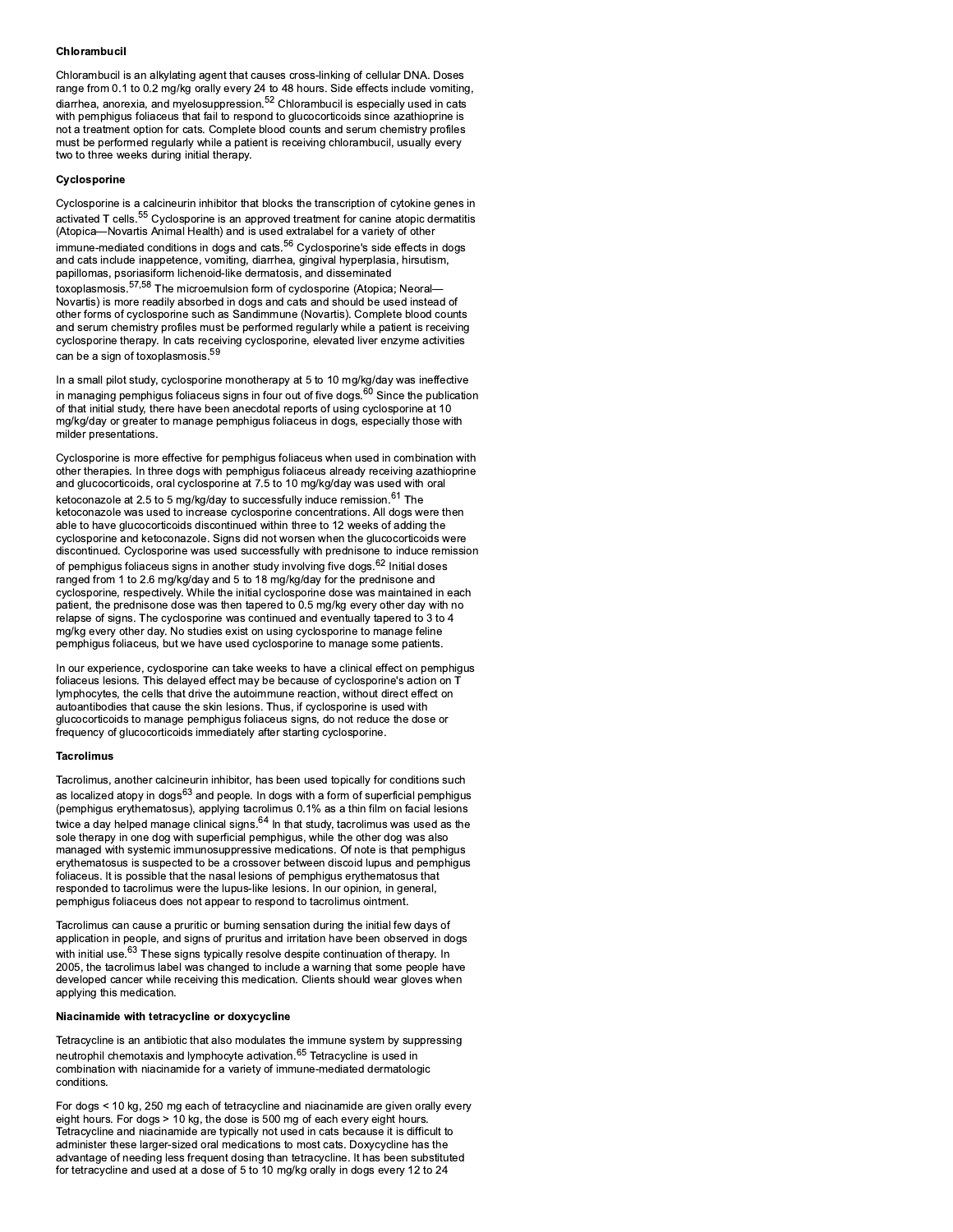hours. However, there is no documentation of the benefit of doxycycline when it is substituted for tetracycline to treat canine pemphigus foliaceus.

Tetracycline and niacinamide appear to be more helpful as a sole therapy in mild cases of pemphigus foliaceus, especially those cases with lesions localized to the face. It can also be used in combination with glucocorticoids or azathioprine.<sup>66</sup> It can take several weeks for tetracycline and niacinamide to have a clinical effect. Once remission occurs with tetracycline and niacinamide, the frequency of administration can be decreased to once or twice a day.

Side effects include lethargy, anorexia, diarrhea, and increased risk of seizures. Lethargy and anorexia are especially associated with niacinamide. If the niacinamide needs to be discontinued, the tetracycline (or doxycycline) alone can continue to have immunomodulatory activity.

### **Other medications**

A variety of other therapies have been used for pemphigus foliaceus, including cyclophosphamide, injectable gold salts, intravenous immunoglobulins, mycophenolate mofetil, and dapsone. Referral to a veterinary dermatologist is recommended before using these therapies. Referral is also recommended if treatment failure occurs with any of the medications discussed in this article.

# **MONITORING**

No matter which medications are chosen to manage pemphigus foliaceus, frequent recheck examinations are important to assess clinical response and to determine when to taper medications. We recommend rechecking all pemphigus foliaceus patients within one or two weeks of starting medical management. A substantial improvement in clinical signs within 10 days of starting glucocorticoid therapy in dogs is a positive prognostic factor in the successful management of pemphiqus foliaceus.<sup>5</sup>

Glucocorticoids are often used for pemphigus foliaceus treatment induction because of their rapid onset. If marked clinical improvement is noted, the glucocorticoid dose or frequency of administration should be tapered by about 25%. If clinical signs have stayed the same or worsened despite glucocorticoid therapy, the glucocorticoid dose should be increased or combination therapy should be started. Combination therapy should also be started if remission of the pemphigus foliaceus cannot be maintained when the glucocorticoid dose is tapered. We recommend rechecking patients before and after each change in medication type or dose to help monitor clinical signs.

Cutaneous side effects of immunosuppression such as a bacterial skin infection, demodicosis, or dermatophytosis can look clinically similar to a pemphigus foliaceus flare. It is important to rule out these conditions instead of assuming that any new dermatologic lesions are due to pemphigus foliaceus, otherwise lesions may worsen from immunosuppression, and refractory pemphigus foliaceus may be erroneously diagnosed. Skin scrapes and hair plucks should be performed on new areas of alopecia, and cytologic examination should be used to evaluate lesions for secondary skin infections.



Depending on the medication being used to manage the pemphigus foliaceus, blood work may be necessary to monitor for medication side effects. Regular urine bacterial cultures are recommended for dogs and cats receiving systemic immunosuppressive therapy to monitor for occult urinary tract infections.<sup>5</sup> Urinalysis to identify an active sediment (white blood cells in the urine) is not an effective way to screen for urinary tract infections in most patients with pemphigus foliaceus because systemic immunosuppression may suppress the number of white blood cells in the urine even when a urinary tract infection is present. The principles of treating canine and feline pemphigus foliaceus are summarized in Table 4.

Table 4: Principles of Treating Pemphigus Foliaceus in Dogs and Cats

The outcome of treating pemphigus foliaceus in dogs and cats is variable; 40%<sup>51</sup> to 88%<sup>4</sup> of dogs with pemphigus foliaceus have their condition managed successfully. Neither a younger age of onset nor a localized disease pattern correlate with improved survival times.<sup>51</sup> The only factor that has influenced long-term survival time in dogs with pemphigus foliaceus is the concurrent use of antimicrobials with

immunosuppressive medications, likely because the antimicrobials minimize the development of secondary bacterial skin infections and urinary tract infections. Prolonged remission after immunosuppressive therapy can occur in dogs and cats with pemphigus foliaceus.<sup>15,67</sup>

Mortality from pemphigus foliaceus can occur because of disease progression, medication side effects, or client-requested euthanasia. Severe cases of pemphigus foliaceus can result in marked cachexia or sepsis secondary to infections. Adverse effects are common with most of the medications used for pemphigus foliaceus. Euthanasia accounted for almost 70% of deaths in pemphigus foliaceus dogs in one retrospective study.<sup>51</sup> Reasons for client-requested euthanasia included not being able to control the pemphigus foliaceus, a perceived poor quality of life, and the development of adverse effects from medications. For all these reasons, pemphigus foliaceus should be considered a potentially fatal dermatologic condition. Consultation with a specialist or referral can be helpful when managing pemphigus foliaceus cases.

# **SUMMARY**

Pemphigus foliaceus is a pustular and crusting autoimmune dermatologic condition. The prognosis for pemphigus foliaceus in dogs and cats is variable, and signs can wax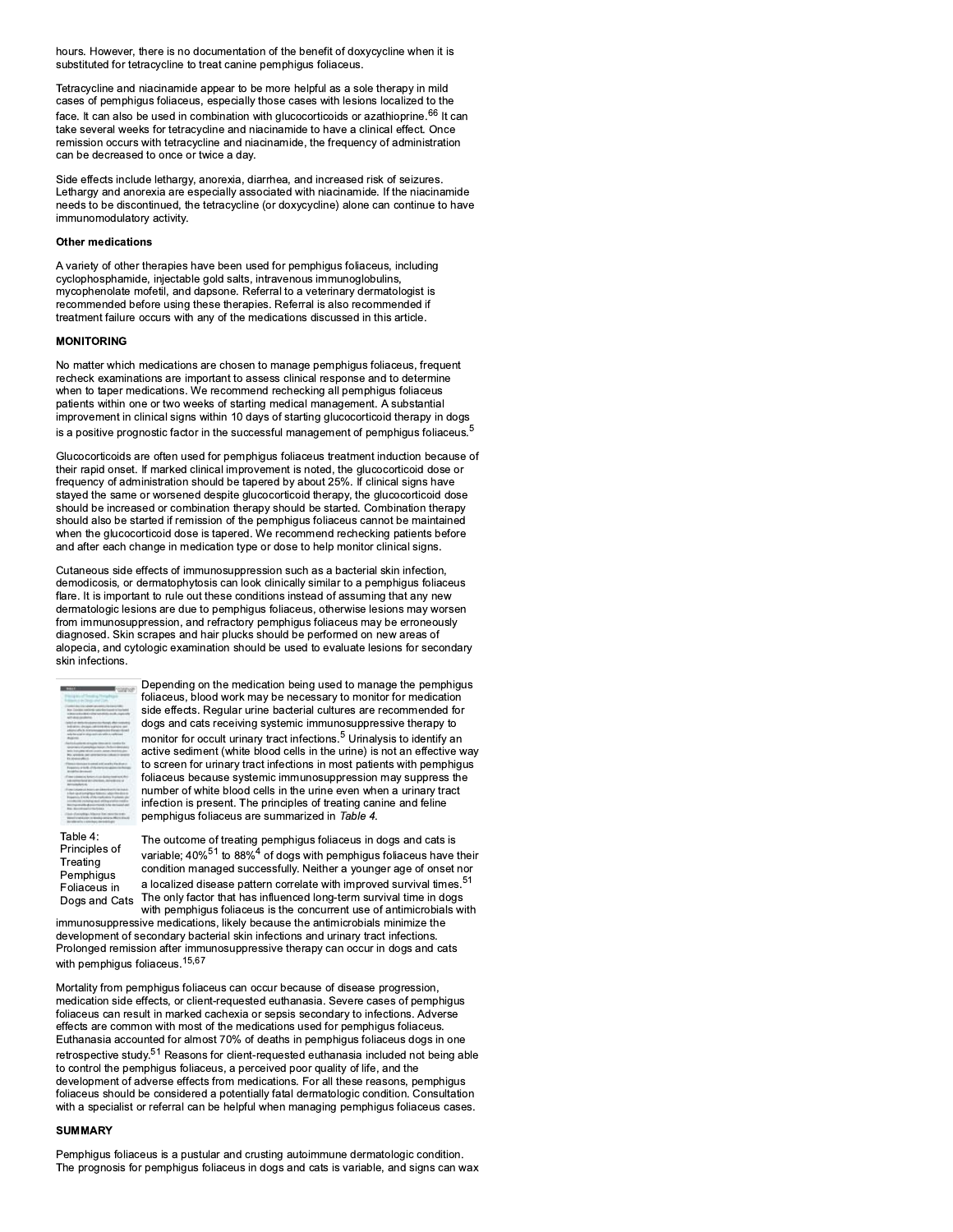and wane. A diagnosis is based on the patient's clinical history, a histologic examination of skin samples, and a diagnostic work-up that rules out other neutrophilic and pustular skin conditions. A variety of immunomodulatory medications can be used to manage pemphigus foliaceus. Frequent recheck examinations and client communication are important for managing pemphigus foliaceus. Because of the potential for severe medication side effects, medications should be selected and tapered based on the severity of clinical signs.

# Kathy C. Tater, DVM, DACVD

Angell Animal Medical Center 350 S. Huntington Ave. Boston, MA 02130

# Thierry Olivry, DrVet, PhD, DECVD, DACVD

Department of Clinical Sciences College of Veterinary Medicine North Carolina State University Raleigh, NC 27606

### **REFERENCES**

1. Stanley JR, Koulu L, Klaus-Kovtun V, et al. A monoclonal antibody to the desmosomal glycoprotein desmoglein I binds the same polypeptide as human autoantibodies in pemphigus foliaceus. J Immunol 1986;136(4):1227-1230.

2. Koulu L, Kusumi A, Steinberg MS, et al. Human autoantibodies against a desmosomal core protein in pemphigus foliaceus. J Exp Med 1984;160(5):1509-1518.

3. Rock B, Martins CR, Theofilopoulos A, et al. The pathogenic effect of IgG4 autoantibodies in endemic pemphigus foliaceus (fogo selvagem). N Engl J Med 1989;320(22):1463-1469.

4. Scott DW, Walton DK, Slater MR, et al. Immune-mediated dermatoses in domestic animals: ten years later - Part I. Compend Contin Educ Pract Vet 1987;9:424-435.

5. Ihrke PJ, Stannard AA, Ardans AA, et al. Pemphigus foliaceus in dogs: a review of 37 cases. J Am Vet Med Assoc 1985;186(1):59-66.

6. Olivry T, Dunston SM, Walker RH, et al. Investigations on the nature and pathogenicity of circulating antikeratinocyte antibodies in dogs with pemphigus .<br>foliaceus. Vet Dermatol 2008;20(1):42-50.

7. Olivry T, LaVoy A, Dunston SM, et al. Desmoglein-1 is a minor autoantigen in dogs with pemphigus foliaceus. Vet Immunol Immunopathol 2006;110(3-4):245-255.

8. Suter MM, Ziegra CJ, Caiatte SM, et al. Identification of canine pemphigus antigen. In: Ihrke PJ, Mason KV, White SD, eds. Advances in veterinary dermatology. Oxford: Pergamon Press, 1993;367-380.

9. Iwasaki T, Shimizu M, Obata H, et al. Detection of canine pemphigus foliaceus autoantigen by immunoblotting. Vet Immunol Immunopathol 1997;59(1-2):1-10.

10. Yabuzoe A, Shimizu A, Nishifuji K, et al. Canine pemphigus foliaceus antigen is localized within desmosomes of keratinocyte. Vet Immunol Immunopathol 2009;127(1- $2):57-64.$ 

11. Olivry T. A review of autoimmune skin diseases in animals: I-superficial pemphigus. Vet Dermatol 2006;17(5):291-305.

12. Parker HG, Kim LV, Sutter NB, et al. Genetic structure of the purebred domestic dog. Science 2004;304:1160-1164.

13. Noxon JO, Myers RK. Pemphigus foliaceus in two Shetland sheepdog littermates. J Am Vet Med Assoc 1989;194(4):545-546.

14. Mueller RS, Krebs I, Power HT, et al. Pemphigus foliaceus in 91 dogs. J Am Anim Hosp Assoc 2006;42(3):189-196.

15. Preziosi DE, Goldschmidt MH, Greek JS, et al. Feline pemphigus foliaceus: a retrospective analysis of 57 cases. Vet Dermatol 2003;14(6):313-321.

16. Rosenkrantz WS. Pemphigus foliaceus In: Griffin CE, Kwochka KW, MacDonald JM, eds. Current veterinary dermatology - the science and art of therapy. St. Louis, Mo.: Mosby, 1993;141-148.

17. Yamakita-Yoshida K. Time course of autoantibodies and clinical signs in canine pemphigus foliaceus, in Proceedings. Am Acad Vet Dermatol Am Coll Vet Dermatol Ann Meeting 2003;240.

18. Iwasaki T, Maeda Y. The effect of ultraviolet (UV) on the severity of canine pemphigus erythematosus, in Proceedings. Am Acad Vet Dermatol Am Coll Vet Dermatol Ann Meeting 1997;86.

19. Wolf R, Tamir A, Brenner S. Drug-induced versus drug-triggered pemphigus. Dermatologica 1991;182(4):207-210.

20. Brenner S, Bialy-Golan A, Ruocco V. Drug-induced pemphigus. Clin Dermatol 1998;16(3):393-397.

21. McEwan NA, McNeil PE, Kirkham D, et al. Drug eruption in a cat resembling pemphiqus foliaceus. J Small Anim Pract 1987;28:713-720.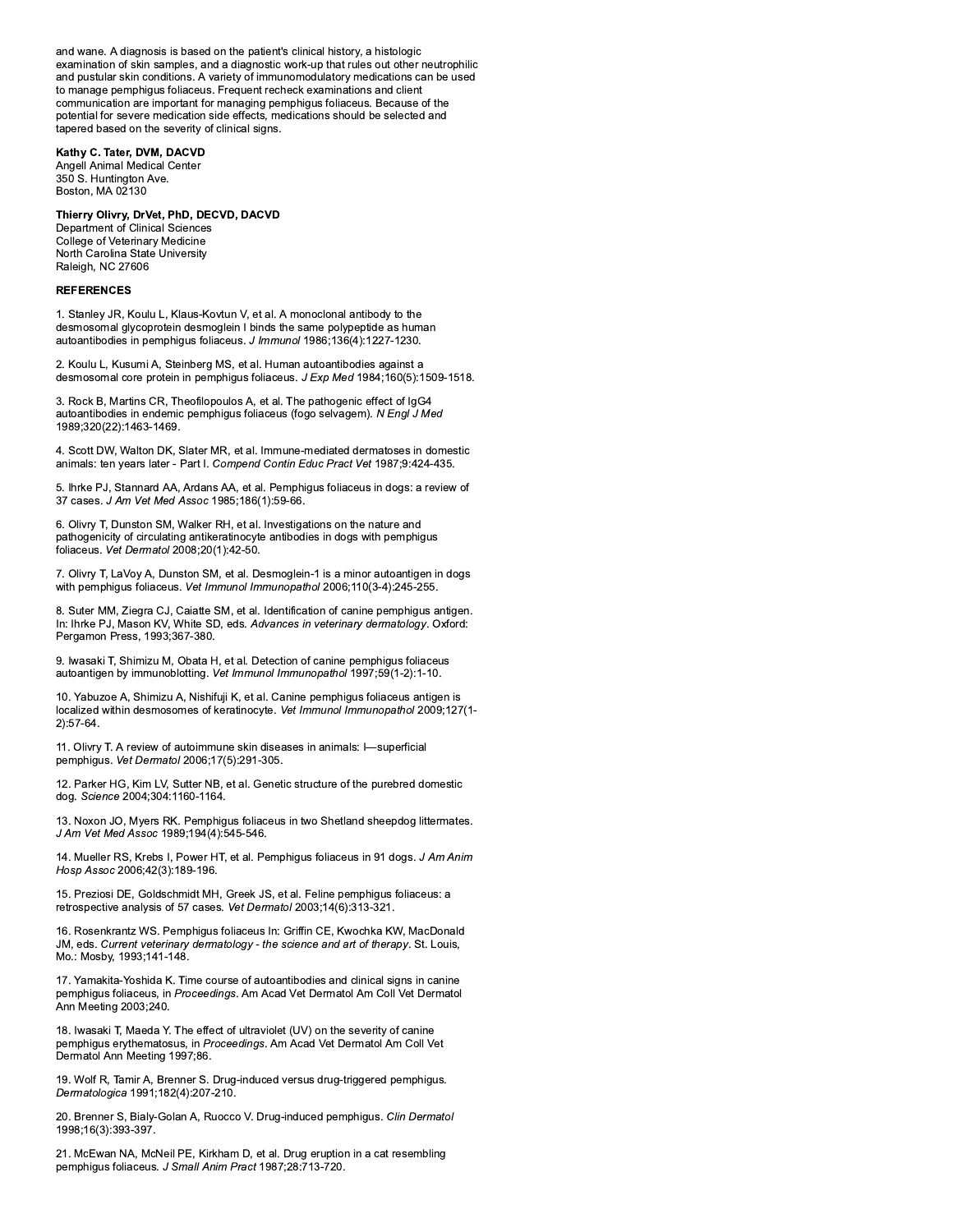22. White SD, Carlotti DN, Pin D, et al. Putative drug-related pemphigus foliaceus in four dogs. Vet Dermatol 2002;13(4):195-202.

23. Horvath C, Neuber A, Litschauer B. Pemphigus foliaceus-like drug reaction in a 3month-old crossbreed dog treated for juvenile cellulitis. Vet Dermatol 2007;18(5):353-359

24. Mason KV, Day MJ. A pemphigus foliaceus-like eruption associated with the use of ampicillin in a cat. Aust Vet J 1987;64(7):223-224.

25. Noli C, Koeman JP, Willemse T. A retrospective evaluation of adverse reactions to trimethoprim-sulphonamide combinations in dogs and cats. Vet Q 1995;17(4):123-128.

26. Chiara N, von Tscharner C, Suter MM. Apoptosis in selected skin diseases. Vet Dermatol 1998;9:221-229.

27. Hinn AC, Olivry T, Luther PB, et al. Erythema multiforme, Stevens-Johnson syndrome, and toxic epidermal necrolysis in the dog: clinical classification, drug exposure and histopathological correlations. J Vet Allergy Clin Immunol 1998;6:13-20.

28. Lombardi C, Borges PC, Chaul A, et al. Environmental risk factors in the endemic pemphigus foliaceus (Fogo selvagem). J Invest Dermatol 1992;98(6):847-850.

29. Aoki V, Millikan RC, Rivitti EA, et al. Environmental risk factors in endemic pemphigus foliaceus (fogo selvagem). J Invest Dermatol 2004;9(1):34-40.

30. Brenner S, Ruocco V, Wolf R, et al. Pemphigus and dietary factors. Dermatology 1995:190(3):197-202.

31. Ruocco V, Brenner S, Lombardi ML. A case of diet-related pemphigus. Dermatology 1996;192(4):373-374.

32. Brenner S, Sasson A, Sharon O. Pemphigus and infections. Clin Dermatol 2002:20(2):114-118.

33. Scott DW, Miller WH, Griffin CE. Immune-mediated disorders. Small animal dermatology. Philadelphia, Pa.: W.B. Saunders, 2001;667-779.

34. Guaguere E, Magnol J-P, Olivry T. Cas clinique: pemphigus foliaceus et hypothyroidie chez un briard. Point Veterinaire 1985;17:155.

35. Ginel PJ, Mozos E, Fernandez A, et al. Canine pemphigus foliaceus associated with leishmaniasis. Vet Rec 1993;133(21):526-527.

36. Day MJ. Review of thymic pathology in 30 cats and 36 dogs. J Small Anim Pract 1997:38(9):393-403.

37. Foster AP, Sturgess CP, Gould DJ, et al. Pemphiqus foliaceus in association with systemic lupus erythematosus, and subsequent lymphoma in a cocker spaniel. J Small Anim Pract 2000;41(6):266-270.

38. Kuhl KA, Shofer FS, Goldschmidt MH. Comparative histopathology of pemphigus foliaceus and superficial folliculitis in the dog. Vet Pathol 1994;31(1):19-27.

39. Ihrke PJ, Stannard AA, Ardans AA, et al. Pemphigus foliaceus of the footpads in three dogs. J Am Vet Med Assoc 1985;186(1):67-69.

40. August JR, Chickering WR. Pemphigus foliaceus causing lameness in four dogs. Compend Contin Educ Pract Vet 1985;7:894-902.

41. Guaguere E, Degorce-Rubiales F. Pemphigus foliaceus confined to the nails in a Hungarian short-haired pointer (abstr). Vet Dermatol 2004:15:56.

42. Manning TO, Scott DW, Smith CA, et al. Pemphigus disease in the feline: seven case reports and discussion. J Am Anim Hosp Assoc 1982;18:433-443.

43. Caciolo PL, Nesbitt GH, Hurvitz AI. Pemphigus foliaceus in eight cats and results of induction therapy using azathioprine. J Am Anim Hosp Assoc 1983;20:571-577.

44. Parker WM, Yager JA. Trichophyton dermatophytosis-a disease easily confused with pemphigus erythematosus. Can Vet J 1997;38(8):502-505.

45. Peters J, Scott DW, Erb HN, et al. Comparative analysis of canine dermatophytosis and superficial pemphigus for the prevalence of dermatophytes and acantholytic keratinocytes: a histopathological and clinical retrospective study. Vet Dermatol 2007;18(4):234-240.

46. Amagai M, Matsuyoshi N, Wang ZH, et al. Toxin in bullous impetigo and staphylococcal scalded-skin syndrome targets desmoglein 1. Nat Med 2000;6(11):1275-1277.

47. Gross TL, Ihrke PE, Walder EJ, et al. Pustular diseases of the epidermis. Skin diseases of the dog and cat. 2nd ed. Ames, lowa: Blackwell, 2005;3-26.

48. Graham-Mize CA, Rosser EJ. Bioavailability and activity of prednisone and prednisolone in the feline patient (abstr). Vet Dermatol 2004;15:10.

49. Olivry T, Murphy KM, Bizikova P. Immunosuppression of canine pemphigus foliaceus with traditional vs. pulse oral glucocorticoid protocols: preliminary comparisons of treatment outcome (abstr). Vet Dermatol 2008;19:51.